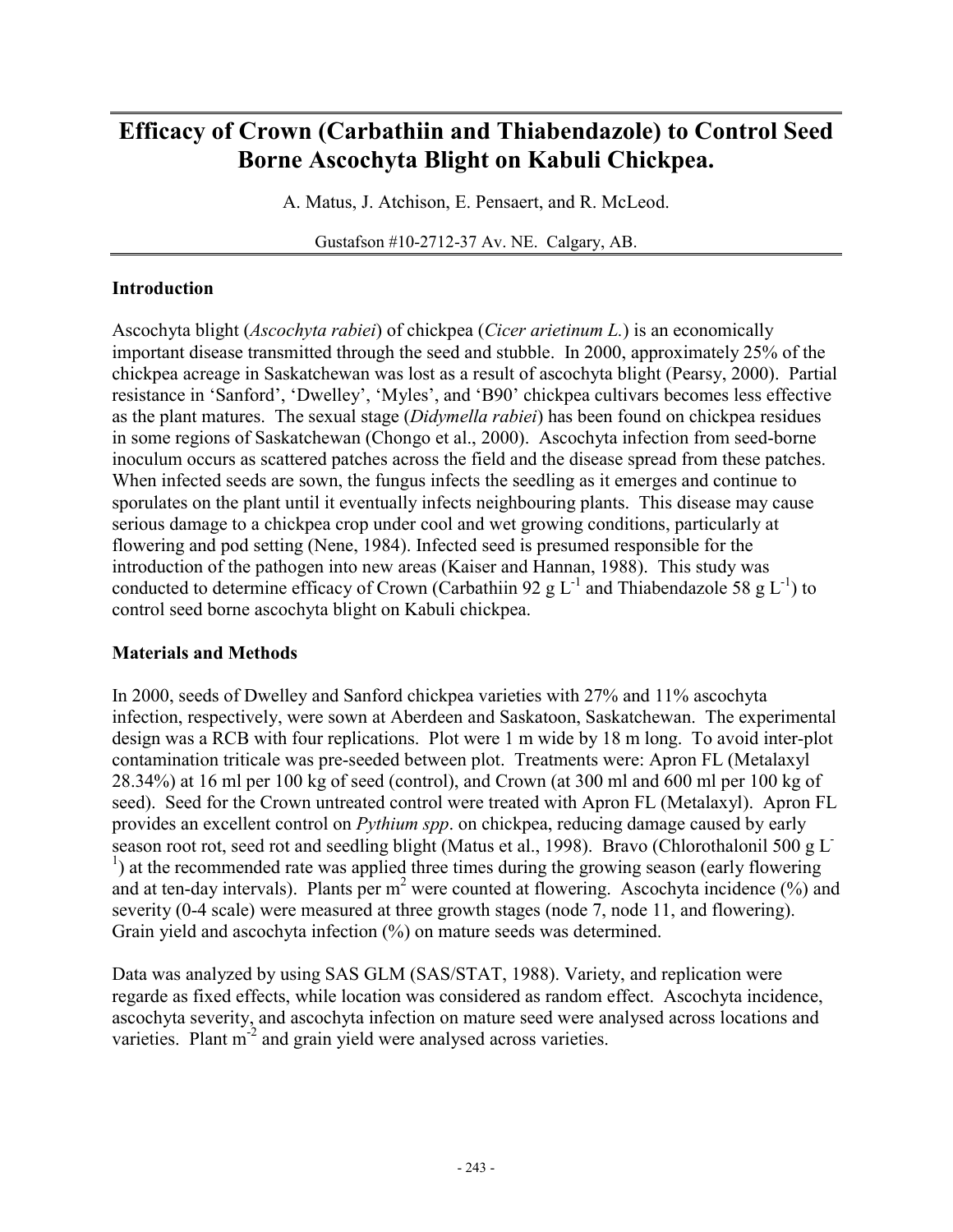## **Results and Discussion**

The highly seed borne nature of Ascochyta rabiei makes fungicidal seed treatments essential and useful (Maden et al., 1975). Our results indicate that both rates of Crown (Carbathiin and Thiabendazole) significantly decreased Kabuli chickpea ascochyta incidence by 70% (Table 1), ascochyta severity by 80%, and ascochyta infection on mature seed by 70% (Table 2) when compared with the Crown untreated control. Similarly, Kaiser and Hannan (1988) reported that Thiabendazole reduced the incidence of seed borne *Ascochyta rabiei* from 45% in the untreated control to 0% in treated seed. In the present study, Ascochyta blight was observed using both rates of Crown. Suggesting that *A. rabiei* was effectively controlled but not eradicated by Crown fungicidal seed treatment. Treatment of seed with Crown fungicide can greatly help in reducing the initial inoculum level and preventing the spread of the disease or races into new areas (Hanounik and Reddy, 1981). Both rates of Crown significantly increased plants per  $m^2$  by 65% and seed yield by 80% when compared with the Crown untreated control (Table 2). Therefore, Crown effectively controlled seed borne infection of *A. rabiei* on Kabuli chickpea.

| <b>Table 1.</b> Means for ascochyta incidence $(\%)$ and severity $(0-4)$ of Kabuli chickpea grown in |  |
|-------------------------------------------------------------------------------------------------------|--|
| Saskatoon and Aberdeen, Saskatchewan 2000.                                                            |  |

|           | Incidence $(\% )$ |                  |                  | Severity (0-4) |                   |                   |  |
|-----------|-------------------|------------------|------------------|----------------|-------------------|-------------------|--|
| Growth    |                   | Apron $FL^{x}$ + | Apron $FL^{x}$ + |                | Apron $FL^{x}$ +  | Apron $FL^{x}$ +  |  |
| stages    | Apron $FL^x$      | Crown $300y$     | Crown $600^z$    | Apron $FL^x$   | Crown $300y$      | Crown $600^z$     |  |
| 7 node    | 42a               | 5b               | l 2b             | 0.59a          | 0.15 <sub>b</sub> | 0.14 <sub>b</sub> |  |
| 11 node   | 39a               | 1 <sub>b</sub>   | 11b              | 0.47a          | 0.13 <sub>b</sub> | 0.11 <sub>b</sub> |  |
| Flowering | 43a               | 4b               | 14b              | 0.83a          | 0.17 <sub>b</sub> | 0.13 <sub>b</sub> |  |

 $\frac{x}{x}$ , 16 ml per 100 kg of seed.

 $y'$ , 300 ml per 100 kg of seed.

 $\frac{z}{2}$ , 600 ml per 100 kg of seed.

Means followed by the same letter within a row are not significantly different at  $P=0.05$ .

|  | <b>Table 2.</b> Means for plant $m^{-2}$ , grain yield, and ascochyta infection on mature seeds $(\%)$ of |  |
|--|-----------------------------------------------------------------------------------------------------------|--|
|  | Kabuli chickpea grown in Saskatoon and Aberdeen, Saskatchewan 2000.                                       |  |

|                           |              |                  | Apron $FL^{x}$ + |                  | Apron $FL^{x}$ + |          |
|---------------------------|--------------|------------------|------------------|------------------|------------------|----------|
| Trait                     | Apron $FL^x$ |                  | Crown $300y$     |                  | Crown $600^z$    |          |
|                           | Saskatoon    | Aberdeen         | Saskatoon        | Aberdeen         | Saskatoon        | Aberdeen |
| Plant $m^{-2}$            | 17a          | 19a              | 25 <sub>b</sub>  | 33 <sub>b</sub>  | 23 <sub>b</sub>  | 34b      |
| Seed yield $(kg ha^{-1})$ | 260a         | 460 <sub>b</sub> | 460 <sub>b</sub> | 940 <sub>b</sub> | 400 <sub>b</sub> | 920b     |
| Ascochyta infection       | $3.41a^{xy}$ |                  | $1.12b^{xy}$     |                  | $0.89b^{xy}$     |          |
| on mature seed $(\% )$    |              |                  |                  |                  |                  |          |

 $x<sub>y</sub>$ , 16 ml per 100 kg of seed.<br>y, 300 ml per 100 kg of seed.

 $z$ , 600 ml per 100 kg of seed

xy , Combined two locations and two varieties.

Means followed by the same letter within a row are not significantly different at  $P=0.05$ .